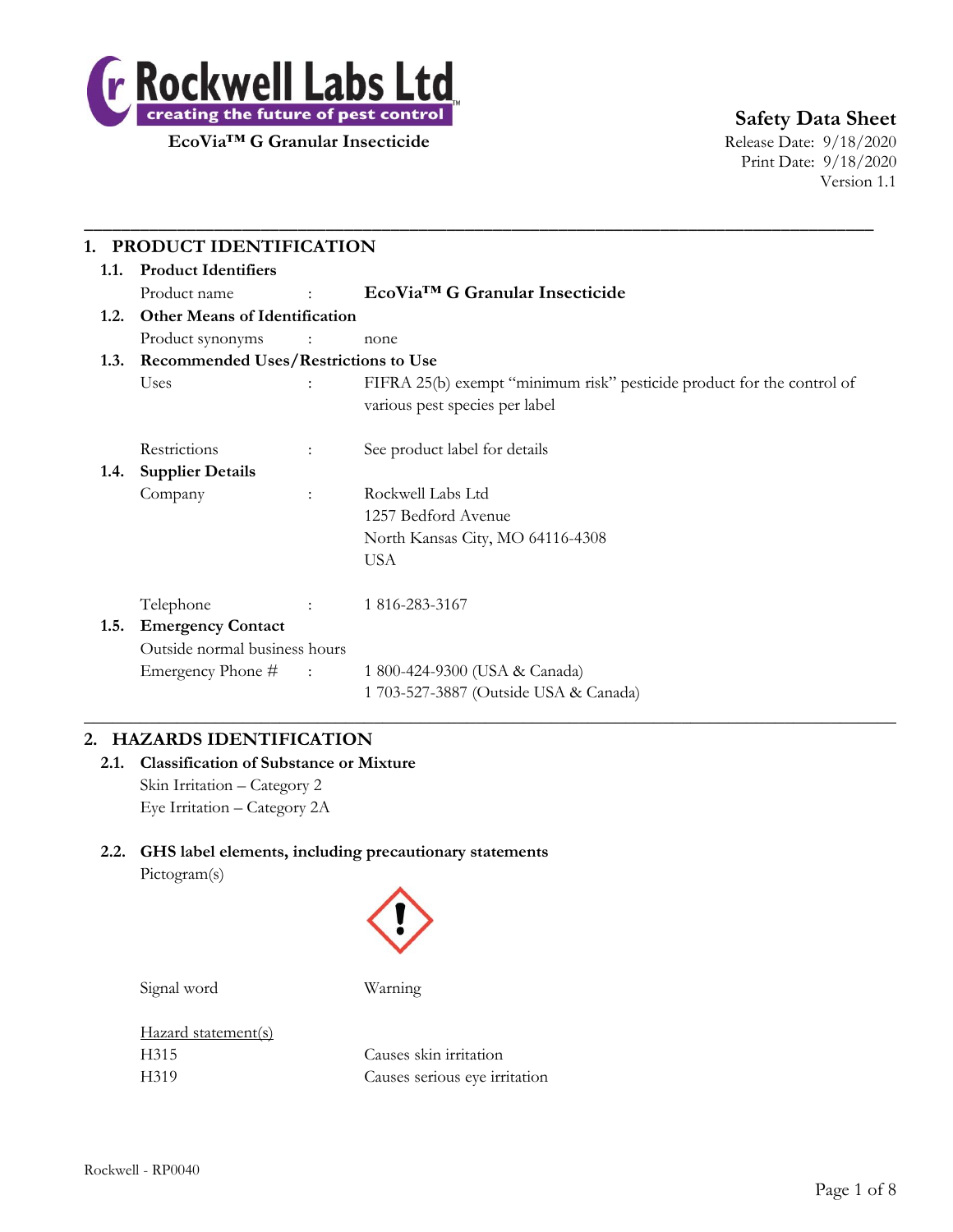

# **Safety Data Sheet**

Print Date: 9/18/2020 Version 1.1

| Precautionary statement(s) |                                                                            |
|----------------------------|----------------------------------------------------------------------------|
| P <sub>101</sub>           | If medical advice is needed, have product container or label at hand.      |
| P <sub>102</sub>           | Keep out of reach of children.                                             |
| P <sub>10</sub> 3          | Read label before use.                                                     |
| P <sub>264</sub>           | Wash exposed skin thoroughly after handling.                               |
| P <sub>280</sub>           | Wear protective gloves/protective clothing/eye protection/face protection. |
| $P302 + P352$              | IF ON SKIN: Wash with plenty of soap and water.                            |
| P <sub>321</sub>           | Specific treatment (see first aid instructions on this label).             |
| $P332 + P313$              | If skin irritation occurs: Get medical advice/attention.                   |
| $P337 + P313$              | If eye irritation persists: Get medical advice/attention.                  |
| $P362 + P364$              | Take off contaminated clothing and wash it before reuse.                   |
| $P305 + P351 + P338$       | IF IN EYES: Rinse cautiously with water for several minutes. Remove        |
|                            | contact lenses, if present and easy to do. Continue rinsing.               |

#### **2.3. Other hazards which do not result in classification**

none

# **3. COMPOSITION/INFORMATION ON INGREDIENTS**

#### **3.1. Substances**

Not applicable

**\_\_\_\_\_\_\_\_\_\_\_\_\_\_\_\_\_\_\_\_\_\_\_\_\_\_\_\_\_\_\_\_\_\_\_\_\_\_\_\_\_\_\_\_\_\_\_\_\_\_\_\_\_\_\_\_\_\_\_\_\_\_\_\_\_\_\_\_\_\_\_\_\_\_**

**3.2. Mixtures**

**Hazardous Component(s) or components of note:**

| Chemical Identity | Contains $(\% w/w)$ | CAS-No.   | Hazard Classification                            |
|-------------------|---------------------|-----------|--------------------------------------------------|
| Thyme oil         |                     | 8007-46-3 | Skin irritant (Cat. 2)<br>Eye irritant (Cat. 2A) |

 $\_$  , and the set of the set of the set of the set of the set of the set of the set of the set of the set of the set of the set of the set of the set of the set of the set of the set of the set of the set of the set of th

# **4. FIRST AID MEASURES**

# **4.1. Description of first aid measures**

#### **General advice**

Consult a physician or poison control center. Provide this safety data sheet to medical personnel. Move out of hazardous areas.

### **If inhaled**

Move person to fresh air. If person is not breathing, call 911 or an ambulance, then give artificial respiration, preferably mouth to mouth if possible. Call a poison control center or doctor for further treatment advice.

# **In case of skin contact**

Take off contaminated clothing. Rinse skin immediately with plenty of water for 15-20 minutes. Call a poison control center or doctor for treatment advice.

### **In case of eye contact**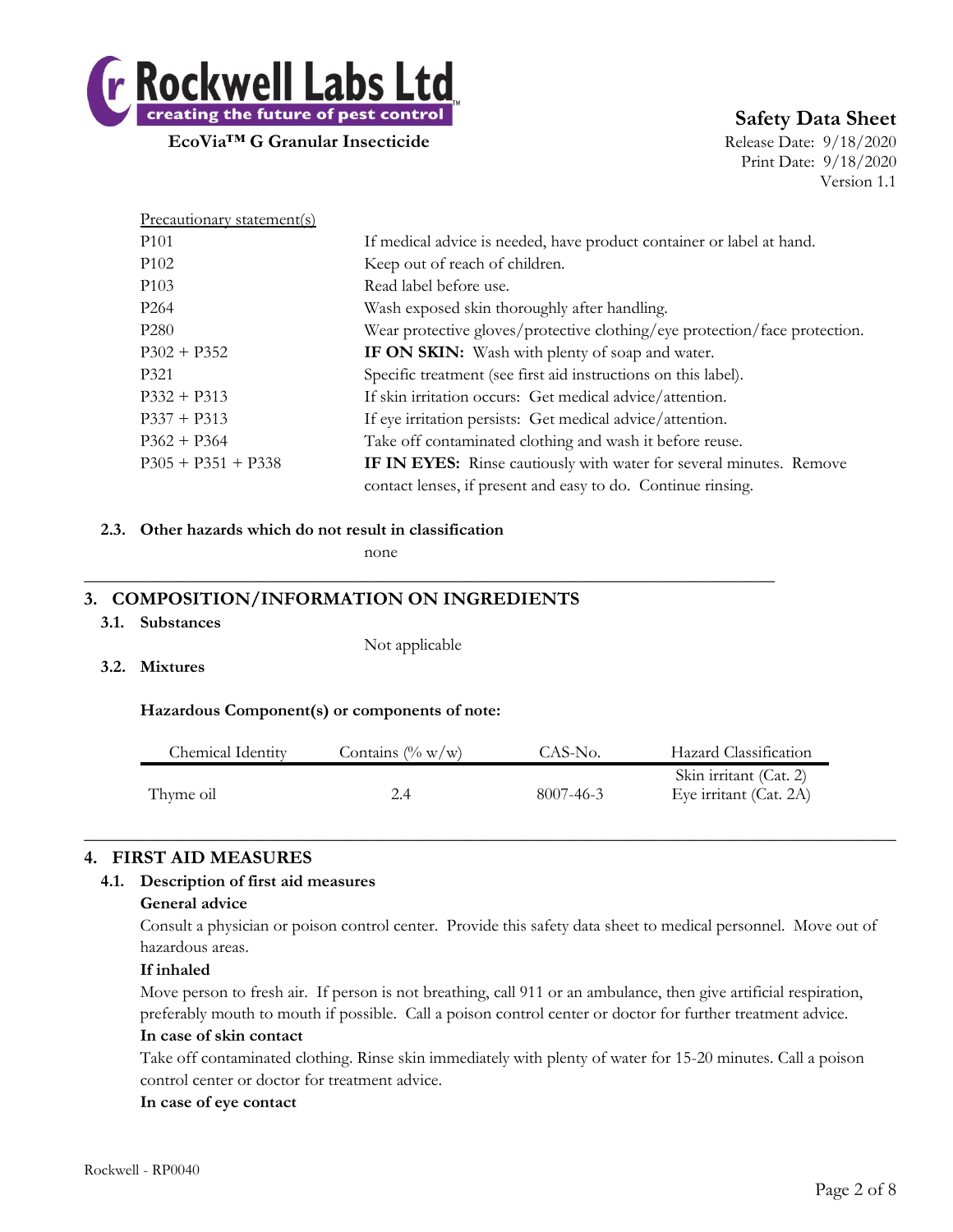

# **Safety Data Sheet**

Print Date: 9/18/2020 Version 1.1

Hold eye open and rinse slowly and gently with water for 15-20 minutes. Remove contact lenses, if present, after the first five minutes, then continue rinsing eye. Call a poison control center or doctor for treatment advice. **If swallowed**

Call a poison control center or doctor for treatment advice. Have person sip a glass of water if able to swallow. Do not induce vomiting unless told to do so by a poison control center or doctor. Do not give anything by mouth to an unconscious person.

- **4.2. Most important symptoms and effects, both acute and delayed** Boric acid may cause gastrointestinal discomfort with ingestion of more than an incidental amount.
- **4.3. Indication of any immediate medical attention and special treatment needed, if necessary** None known

# **5. FIRE FIGHTING MEASURES**

- **5.1. Extinguishing media**
	- Suitable extinguishing media: use water spray, alcohol-resistant foam, dry chemical or carbon dioxide.

 $\_$  , and the set of the set of the set of the set of the set of the set of the set of the set of the set of the set of the set of the set of the set of the set of the set of the set of the set of the set of the set of th

- **5.2. Specific hazards arising from the chemical** Oxides of carbon, sulfur, and nitrogen
- **5.3. Special protective equipment and precautions for fire fighters** Wear self contained breathing apparatus for firefighting if deemed necessary. Additional information: none
- **5.4. Further information**

No data available

# **6. ACCIDENTAL RELEASE MEASURES**

# **6.1. Personal precautions, protective equipment and emergency procedures**

Avoid contact with spilled product and contaminated surfaces. Evacuate personnel to safe areas during emergencies. For safe handling instructions see section 7. For proper PPE see section 8.

 $\_$  , and the set of the set of the set of the set of the set of the set of the set of the set of the set of the set of the set of the set of the set of the set of the set of the set of the set of the set of the set of th

### **6.2. Environmental precautions**

Prevent further leakage or spillage if safe to do so. Do not allow release directly to water, to areas where surface water is present or to intertidal areas below the mean high-water mark.

### **6.3. Methods and materials for containment and cleaning up**

Sweep up any spilled material and dispose of according to instructions in section 13. Wash contaminated surfaces with soap and water.

# **7. HANDLING AND STORAGE**

# **7.1. Precautions for safe handling**

Handle in accordance with good industrial hygiene practices. Wash hands before eating, drinking, chewing gum, using tobacco or using the toilet. For additional precautions see section 2.2

# **7.2. Conditions for safe storage, including any incompatibilities**

Store in a dry place. Store in original container. Do not store where children or animals may gain access.  $\_$  , and the set of the set of the set of the set of the set of the set of the set of the set of the set of the set of the set of the set of the set of the set of the set of the set of the set of the set of the set of th

 $\_$  , and the set of the set of the set of the set of the set of the set of the set of the set of the set of the set of the set of the set of the set of the set of the set of the set of the set of the set of the set of th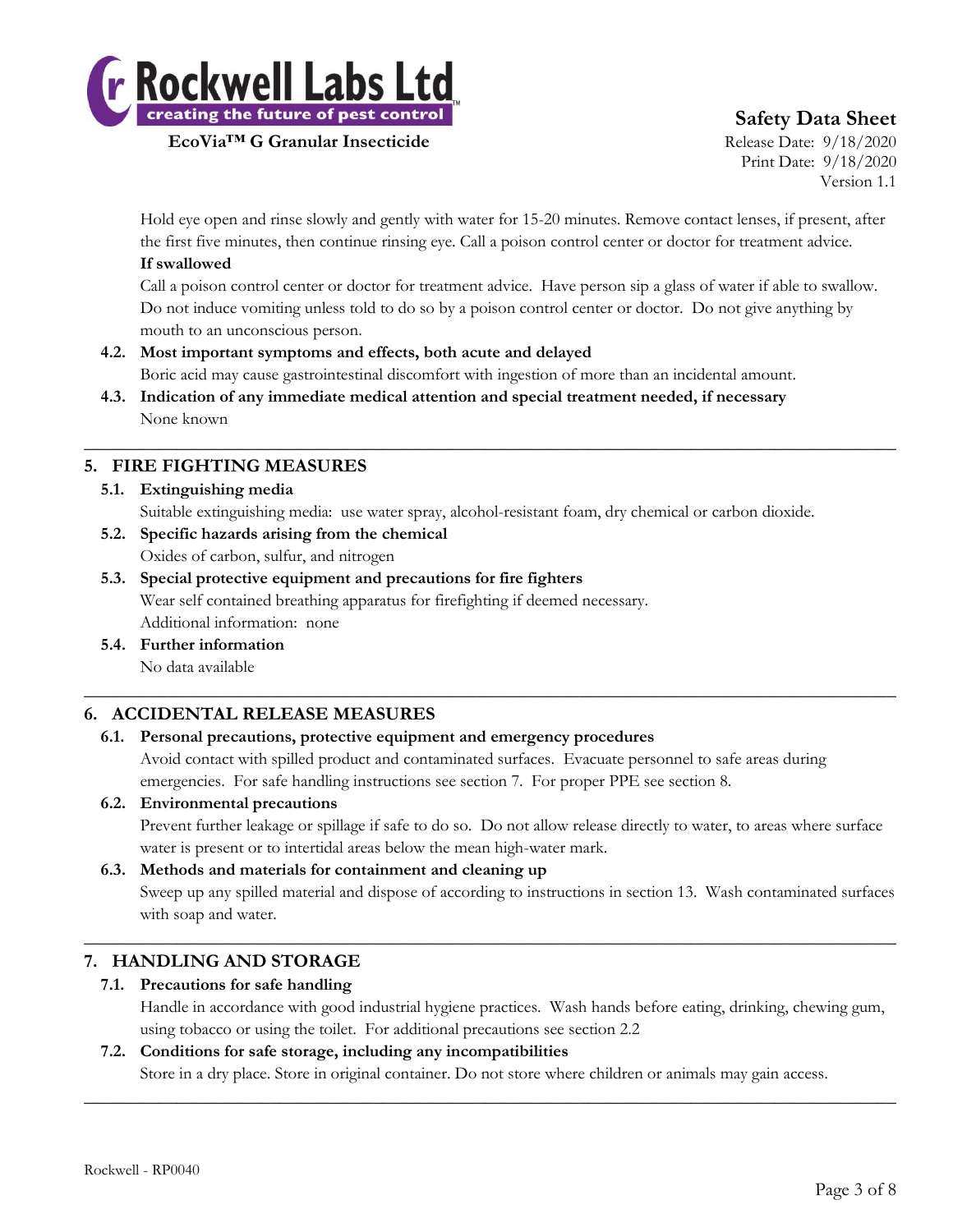

**Safety Data Sheet**

**EcoVia™ G Granular Insecticide** Release Date: 9/18/2020

Print Date: 9/18/2020 Version 1.1

# **8. EXPOSURE CONTROLS/PERSONAL PROTECTION**

#### **8.1. Control parameters**

Components with workplace parameters

| none      | $- - - - -$    | $- - - - -$ |                       | -----        |
|-----------|----------------|-------------|-----------------------|--------------|
|           | $\Delta$ S-No. | Value       | parameters            | <b>Basis</b> |
| Component |                |             | $\sqrt{2}$<br>Control |              |

#### **8.2. Appropriate engineering controls**

Ensure relevant engineering controls are employed to prevent exceeding threshold values for the listed control parameters in section 8.1.

#### **8.3. Individual protection measures, such as personal protective equipment**

In normal use and handling conditions refer to the product label for required PPE. In all other cases the following recommendations would apply.

#### **Eye/face protection**

Safety glasses or other similar eye protection conforming to ANSI Z87.1 standards recommended when handling product.

#### **Skin protection**

Chemical resistant nitrile rubber or similarly compatible gloves recommended when handling product. Dispose of contaminated gloves after use in accordance with applicable local and state regulations. Wash exposed skin with soap and water immediately. Wash all contaminated clothing prior to reuse.

#### **Respiratory protection**

Not required under normal use conditions. Particulate respirator recommended when risk assessment shows need for air-purifying respirators.

 $\_$  , and the set of the set of the set of the set of the set of the set of the set of the set of the set of the set of the set of the set of the set of the set of the set of the set of the set of the set of the set of th

#### **Thermal hazards**

None known

# **9. PHYSICAL AND CHEMICAL PROPERTIES**

#### **9.1. Information on basic physical and chemical properties**

| Appearance;                                 | Yellow/brown granule |
|---------------------------------------------|----------------------|
| Odor;                                       | Floral               |
| Odor threshold;                             | No data available    |
| pH;                                         | No data available    |
| Melting point/freezing point;               | No data available    |
| Initial boiling point and boiling<br>range; | No data available    |
| Flash point;                                | No data available    |
| Evaporation rate;                           | No data available    |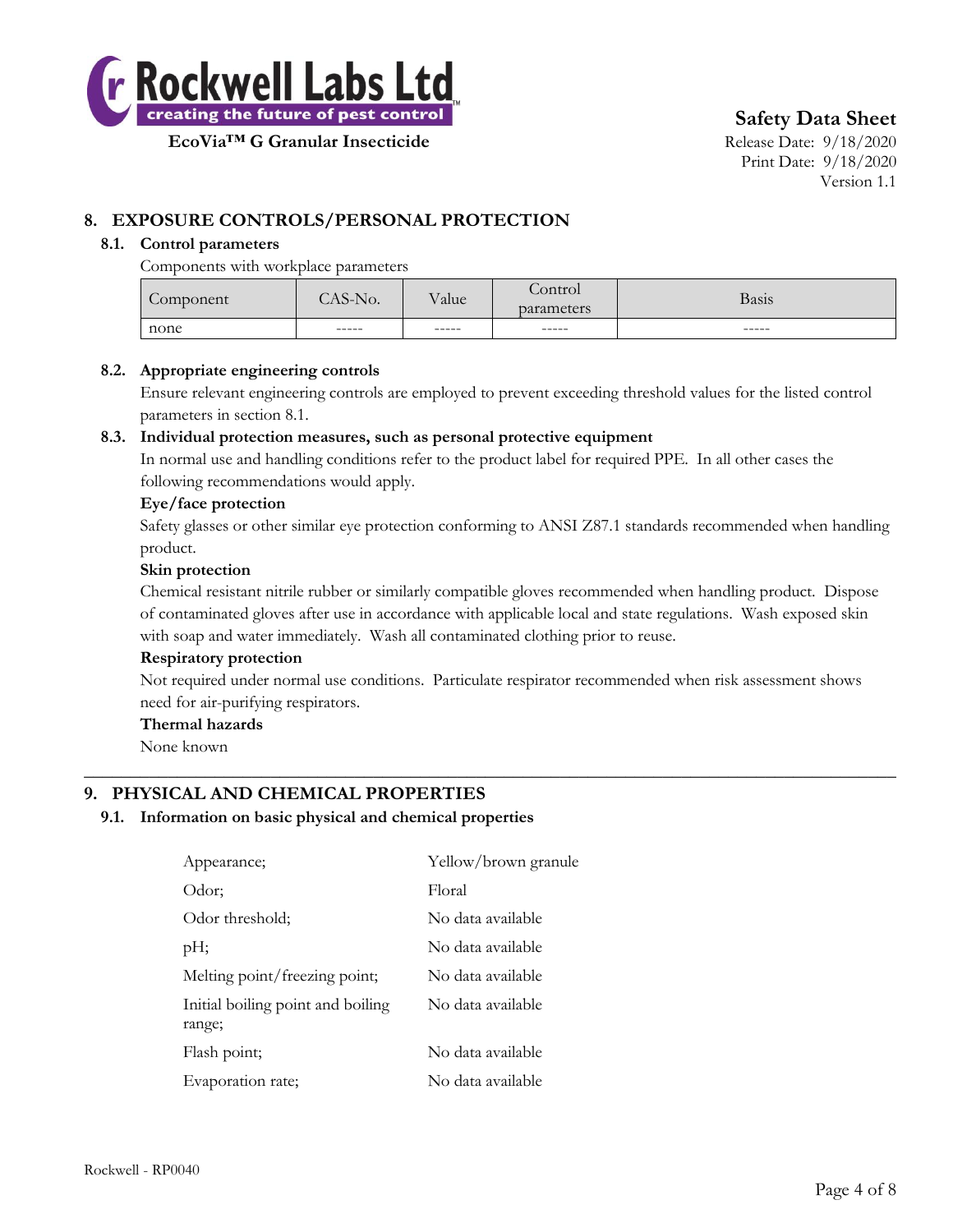

# **Safety Data Sheet**

Print Date: 9/18/2020 Version 1.1

| Flammability (solid, gas);                       | No data available        |
|--------------------------------------------------|--------------------------|
| Upper/lower flammability or<br>explosive limits; | No data available        |
| Vapor pressure;                                  | No data available        |
| Vapor density;                                   | No data available        |
| Relative density;                                | $0.55$ g/cm <sup>3</sup> |
| Solubility;                                      | No data available        |
| Partition coefficient: n-<br>octanol/water;      | No data available        |
| Auto-ignition temperature;                       | No data available        |
| Decomposition temperature;                       | No data available        |
| Viscosity;                                       | No data available        |
|                                                  |                          |

 $\_$  , and the set of the set of the set of the set of the set of the set of the set of the set of the set of the set of the set of the set of the set of the set of the set of the set of the set of the set of the set of th

 $\_$  , and the set of the set of the set of the set of the set of the set of the set of the set of the set of the set of the set of the set of the set of the set of the set of the set of the set of the set of the set of th

# **9.2. Additional Information**

No data available

# **10. STABILITY AND REACTIVITY**

#### **10.1. Reactivity**

No data available

- **10.2. Chemical stability** Stable under recommended storage conditions.
- **10.3. Possibility of hazardous reactions** No data available
- **10.4. Conditions to avoid** Avoid excessive moisture.
- **10.5. Incompatible materials** Strong oxidizing agents. Strong reducing agents.

# **10.6. Hazardous decomposition products** Other decomposition products – no data available In the event of a fire: see section 5

# **11. TOXICOLOGICAL INFORMATION**

**11.1. Information on toxicological effects Acute Toxicity** LD50 Oral – Rat – limit test -  $>$  5000 mg/kg LD50 Dermal – Rat – limit test -  $>$  5000 mg/kg LD50 Inhalation – no data available **Skin corrosion/irritation** No data available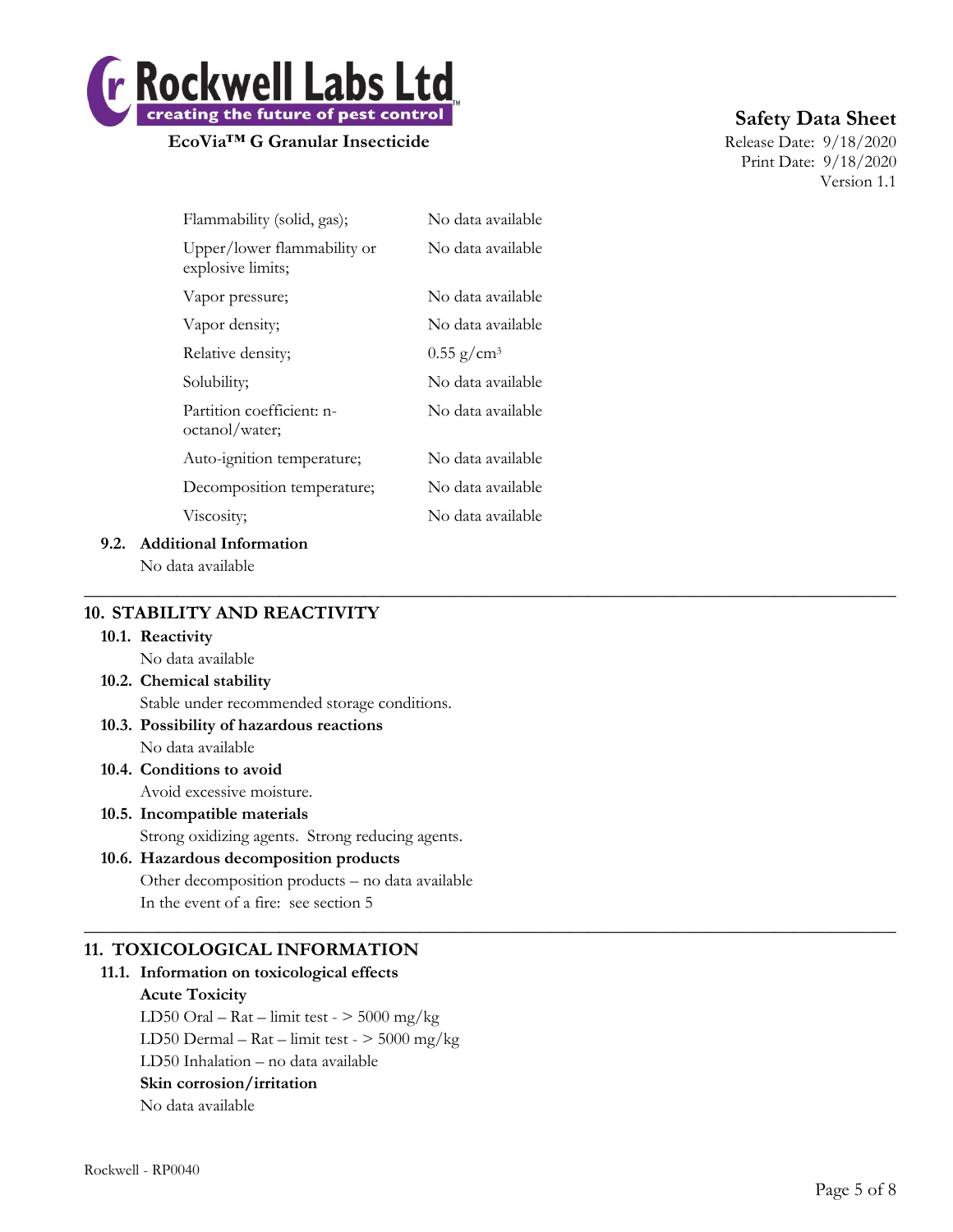

Print Date: 9/18/2020 Version 1.1

| Serious eye damage/irritation                      |                                                                                                                                                                |  |  |  |
|----------------------------------------------------|----------------------------------------------------------------------------------------------------------------------------------------------------------------|--|--|--|
| No data available                                  |                                                                                                                                                                |  |  |  |
|                                                    | Respiratory or skin sensitization                                                                                                                              |  |  |  |
| No data available                                  |                                                                                                                                                                |  |  |  |
| Germ cell mutagenicity                             |                                                                                                                                                                |  |  |  |
| Not a known mutagen                                |                                                                                                                                                                |  |  |  |
| Carcinogenicity                                    |                                                                                                                                                                |  |  |  |
| IARC:                                              | No component of this product presents at levels greater than or equal to $0.1\%$ is identified as<br>probable, possible or confirmed human carcinogen by IARC. |  |  |  |
| ACGIH:                                             | No component of this product presents at levels greater than or equal to 0.1% is identified as<br>probable, possible or confirmed human carcinogen by ACGIH.   |  |  |  |
| NTP:                                               | No component of this product presents at levels greater than or equal to 0.1% is identified as<br>probable, possible or confirmed human carcinogen by NTP.     |  |  |  |
| OSHA:                                              | No component of this product presents at levels greater than or equal to $0.1\%$ is identified as<br>probable, possible or confirmed human carcinogen by OSHA. |  |  |  |
| Reproductive toxicity                              |                                                                                                                                                                |  |  |  |
|                                                    | Not a known reproductive toxicant                                                                                                                              |  |  |  |
| Specific target organ toxicity – single exposure   |                                                                                                                                                                |  |  |  |
| No data available                                  |                                                                                                                                                                |  |  |  |
| Specific target organ toxicity - repeated exposure |                                                                                                                                                                |  |  |  |
| No data available                                  |                                                                                                                                                                |  |  |  |
| Aspiration hazard                                  |                                                                                                                                                                |  |  |  |
| No data available                                  |                                                                                                                                                                |  |  |  |
| 11.2. Other information                            |                                                                                                                                                                |  |  |  |

 $\_$  , and the set of the set of the set of the set of the set of the set of the set of the set of the set of the set of the set of the set of the set of the set of the set of the set of the set of the set of the set of th

No data available

# **12. ECOLOGICAL INFORMATION**

#### **12.1. Toxicity**

| invertebrates<br>12.2. Persistence and degradability |                   |
|------------------------------------------------------|-------------------|
| and other aquatic                                    |                   |
| Toxicity to daphnia                                  | no data available |
| Toxicity to fish                                     | no data available |

No data available

- **12.3. Bioaccumulative potential** No data available
- **12.4. Mobility in soil**

No data available

**12.5. Other adverse effects**

No data available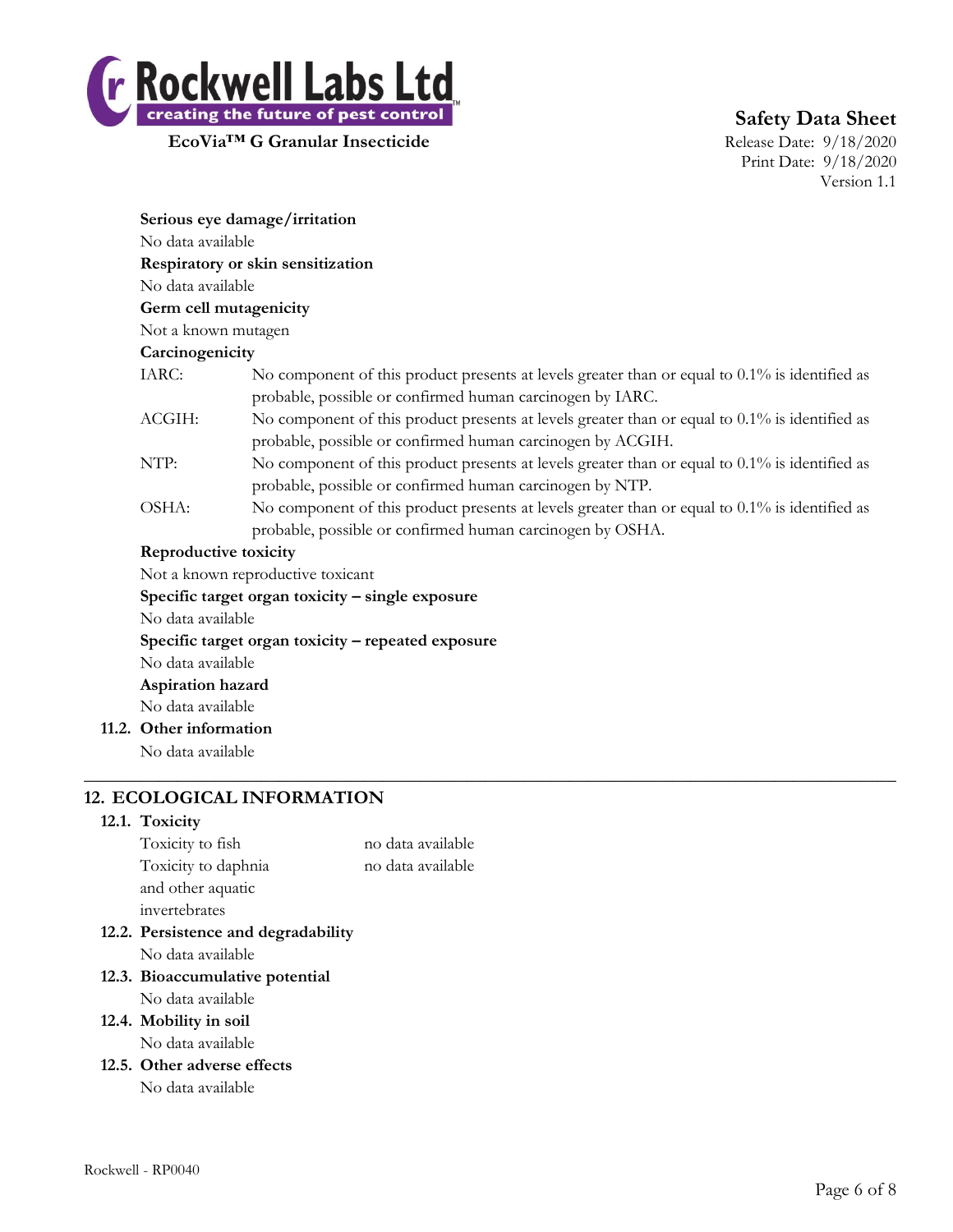

**Safety Data Sheet**

Print Date: 9/18/2020 Version 1.1

# **13. DISPOSAL CONSIDERATIONS**

# **13.1. Disposal Methods.**

The best disposal method is to use the entire quantity per label directions. If it is necessary to dispose of unused material then follow the label instructions and relevant local, state and federal waste disposal guidelines. Product Disposal:

 $\_$  , and the set of the set of the set of the set of the set of the set of the set of the set of the set of the set of the set of the set of the set of the set of the set of the set of the set of the set of the set of th

Do not contaminate water, food or feed by storage or disposal.

Packaging Disposal:

If empty: Place in trash or offer for recycling if available. If partly filled: Call your local solid waste agency or 1- 800-CLEANUP which is managed as a public-private partnership. See section 8 for proper PPE and precautionary handling measures.

 $\_$  , and the set of the set of the set of the set of the set of the set of the set of the set of the set of the set of the set of the set of the set of the set of the set of the set of the set of the set of the set of th

\_\_\_\_\_\_\_\_\_\_\_\_\_\_\_\_\_\_\_\_\_\_\_\_\_\_\_\_\_\_\_\_\_\_\_\_\_\_\_\_\_\_\_\_\_\_\_\_\_\_\_\_\_\_\_\_\_\_\_\_\_\_\_\_\_\_\_\_\_\_\_\_\_\_\_\_\_\_\_\_\_\_\_\_\_\_\_\_\_\_\_\_\_\_

# **14. TRANSPORT INFORMATION**

# **DOT**

Not dangerous goods **IMDG** Not dangerous goods **IATA** Not dangerous goods

# **15. REGULATORY INFORMATION**

This chemical is a FIFRA 25(b) Exempt pesticide product that is not registered by the Environmental Protection Agency but is subject to certain labeling requirements under various state pesticide laws. These requirements differ from the classification criteria and hazard information required for safety data sheets, and for workplace labels of non-pesticide chemicals. Following is the hazard information as required on the pesticide label:

KEEP OUT OF THE REACH OF CHILDREN **CAUTION** 

# **SARA 302 Components**

SARA 302: No chemicals in this material are subject to the reporting requirements of SARA Title III, Section 302.

### **SARA 313 Components**

SARA 313: This material does not contain any chemical components with known CAS numbers that exceed the threshold (De Minimis) reporting levels established by SARA Title III, Section 313.

### **SARA 311/312 Hazards**

None

### **California Proposition 65 Components**

This product does not contain any chemicals known to the state of California to cause cancer, birth defects, or reproductive harm.